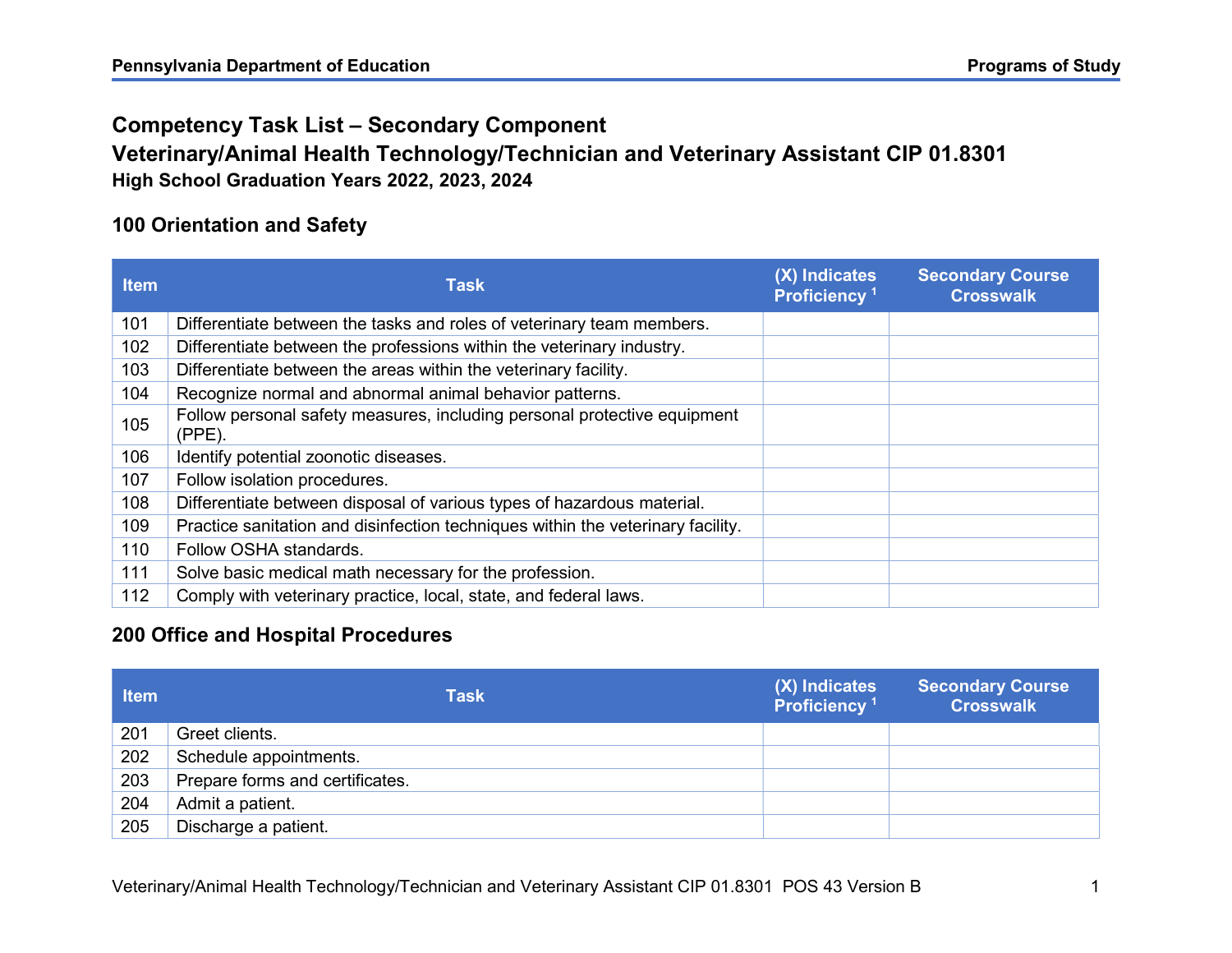| 206 | Perform basic filing and retrieving of medical records.                                                                   |  |
|-----|---------------------------------------------------------------------------------------------------------------------------|--|
| 207 | Perform basic veterinary medical record keeping procedures.                                                               |  |
| 208 | Use veterinary software programs.                                                                                         |  |
| 209 | Utilize veterinary medical terminology and abbreviation.                                                                  |  |
| 210 | Invoice, bill, and collect payment on account procedures.                                                                 |  |
| 211 | Answer and direct phone calls.                                                                                            |  |
| 212 | Recognize and respond appropriately to veterinary medical emergencies by<br>notifying the appropriate hospital personnel. |  |
| 213 | Request and transfer records to and from other veterinary facilities.                                                     |  |
| 214 | Manage basic inventory supplies and restock shelves, e.g., office supplies,<br>retail supplies.                           |  |

### 300 Communications and Client Relations

| <b>Item</b> | Task                                                                                                                                                         | (X) Indicates<br>Proficiency <sup>1</sup> | <b>Secondary Course</b><br><b>Crosswalk</b> |
|-------------|--------------------------------------------------------------------------------------------------------------------------------------------------------------|-------------------------------------------|---------------------------------------------|
| 301         | Use verbal and written client communication.                                                                                                                 |                                           |                                             |
| 302         | Follow ethical rules of conduct in the veterinary profession.                                                                                                |                                           |                                             |
| 304         | Demonstrate knowledge of the human-animal bond.                                                                                                              |                                           |                                             |
| 305         | Demonstrate professional appearance and language in the workplace.                                                                                           |                                           |                                             |
| 306         | Use electronic devices/communications according to workplace policies,<br>e.g., cell phone usage, text messaging, social networking, digital<br>photography. |                                           |                                             |

# 400 Pharmacy and Pharmacology

| <b>Item</b> | <b>Task</b>                                                                  | (X) Indicates<br>Proficiency <sup>1</sup> | <b>Secondary Course</b><br><b>Crosswalk</b> |
|-------------|------------------------------------------------------------------------------|-------------------------------------------|---------------------------------------------|
| 401         | Recognize legal issues involving all controlled and non-controlled drugs.    |                                           |                                             |
| 402         | Differentiate between the various pharmaceuticals and their classifications. |                                           |                                             |
| 403         | Interpret the terminology of a prescription.                                 |                                           |                                             |
| 404         | Differentiate between over the counter and prescription drugs.               |                                           |                                             |
| 405         | Formulate a prescription label with all necessary components.                |                                           |                                             |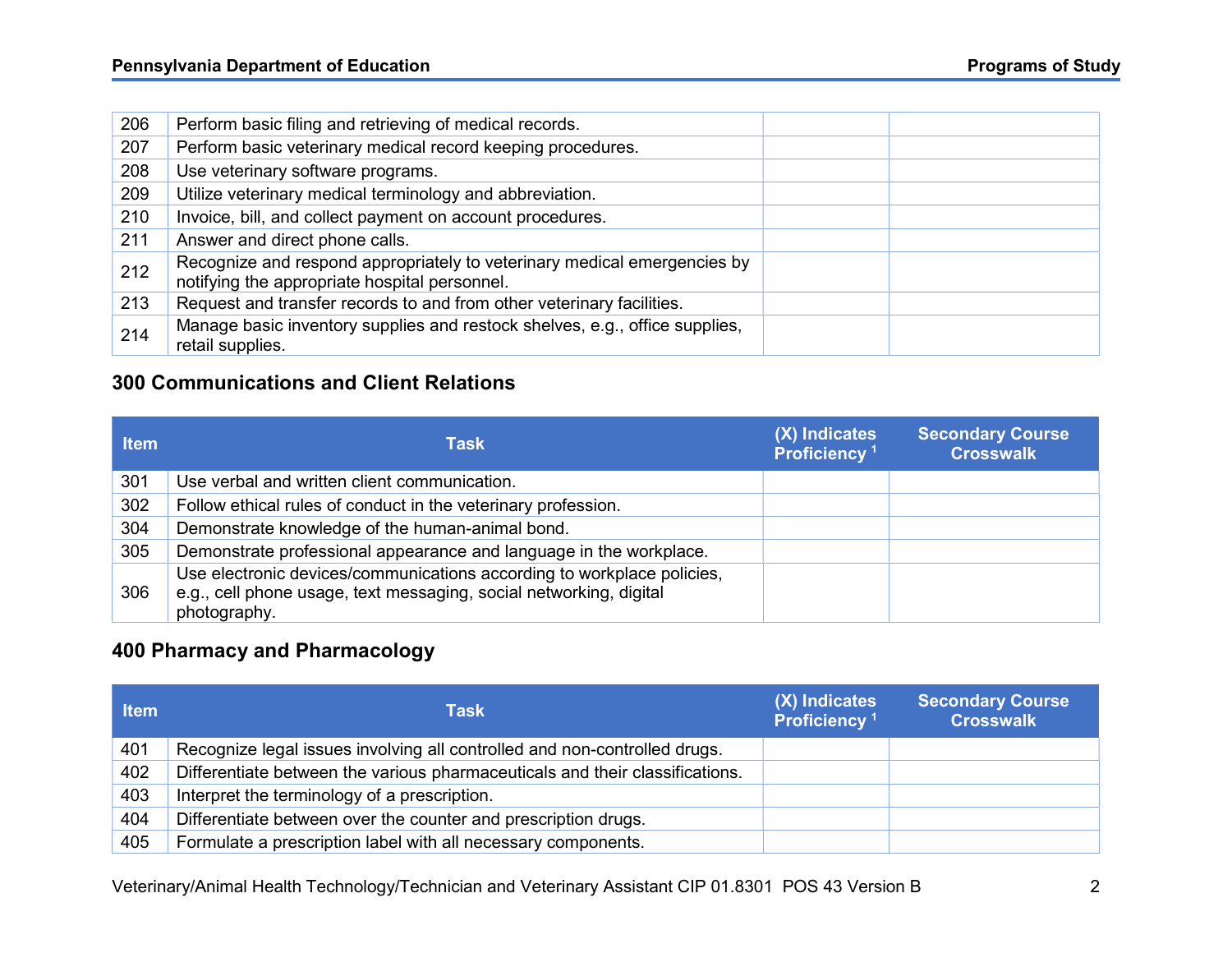| 406 | Prepare and package dispensed drugs.                                                              |  |
|-----|---------------------------------------------------------------------------------------------------|--|
| 407 | Store, handle, and dispose of drugs according to manufacturer's directions.                       |  |
| 408 | Apply inventory control techniques.                                                               |  |
| 409 | Reconstitute vaccines and follow proper protocols.                                                |  |
| 410 | Differentiate restraint techniques according to routes/methods of<br>drug/vaccine administration. |  |

### 500 Examination Room Procedures

| <b>Item</b> | <b>Task</b>                                                                                                             | (X) Indicates<br>Proficiency <sup>1</sup> | <b>Secondary Course</b><br><b>Crosswalk</b> |
|-------------|-------------------------------------------------------------------------------------------------------------------------|-------------------------------------------|---------------------------------------------|
| 501         | Place small animals in and remove from cages.                                                                           |                                           |                                             |
| 502         | Place and restrain small animals on tables and floor.                                                                   |                                           |                                             |
| 503         | Apply dog and cat commercial muzzle.                                                                                    |                                           |                                             |
| 504         | Apply dog gauze muzzle.                                                                                                 |                                           |                                             |
| 505         | Apply Elizabethan collar.                                                                                               |                                           |                                             |
| 506         | Apply restraint pole.                                                                                                   |                                           |                                             |
| 507         | Demonstrate standing, sitting, lateral, sternal, and dorsal restraint positions.                                        |                                           |                                             |
| 508         | Demonstrate restraint techniques for femoral, cephalic, jugular, and<br>saphenous veins on a dog and a cat.             |                                           |                                             |
| 509         | Identify situations requiring alternative restraint techniques, e.g., ringworm,<br>geriatric, ectoparasite infestation. |                                           |                                             |
| 510         | Determine and record temperature, pulse, heart rate, respiration, body<br>condition score, and patient weight.          |                                           |                                             |
| 511         | Identify common AKC dog breeds and CFA cat breeds.                                                                      |                                           |                                             |
| 512         | Identify the gender of cats and dogs.                                                                                   |                                           |                                             |
| 513         | Identify small animal nutritional requirements, e.g., AAFCO, prescription<br>diet, dry matter basis calculations.       |                                           |                                             |
| 514         | Take animal history and report chief complaint (SOAP format).                                                           |                                           |                                             |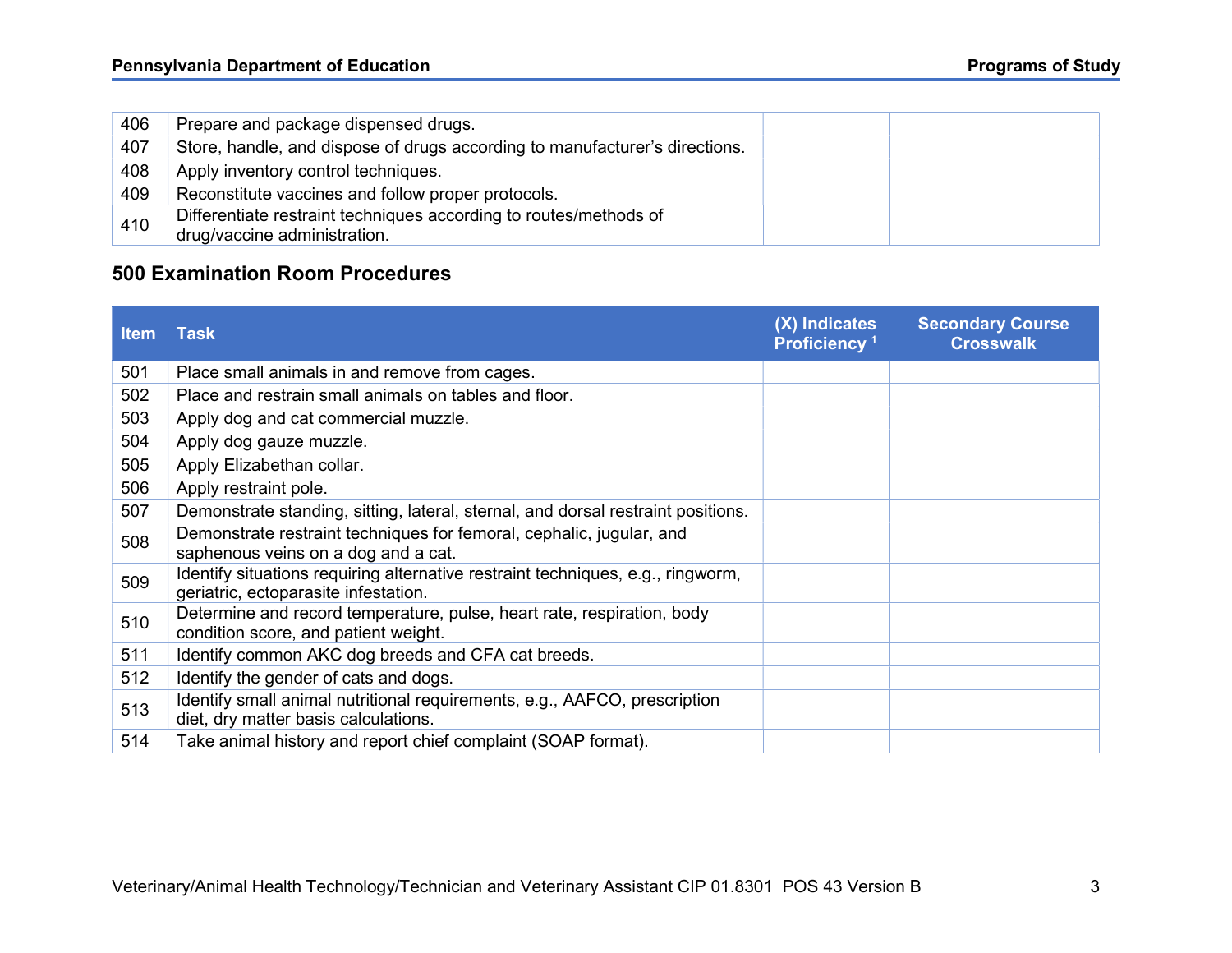# 600 Small Animal Nursing

| <b>Item</b> | <b>Task</b>                                                                                                              | (X) Indicates<br>Proficiency <sup>1</sup> | <b>Secondary Course</b><br><b>Crosswalk</b> |
|-------------|--------------------------------------------------------------------------------------------------------------------------|-------------------------------------------|---------------------------------------------|
| 601         | Provide routine record keeping and observation of hospitalized patients.                                                 |                                           |                                             |
| 602         | Utilize terminology, illustrate the structure and function, and describe<br>common diseases of the sensory system.       |                                           |                                             |
| 603         | Utilize terminology, illustrate the structure and function, and describe<br>common diseases of the integumentary system. |                                           |                                             |
| 604         | Utilize terminology, illustrate the structure and function, and describe<br>common diseases of the skeletal system.      |                                           |                                             |
| 605         | Utilize terminology, illustrate the structure and function, and describe<br>common diseases of the muscular system.      |                                           |                                             |
| 606         | Utilize terminology, illustrate the structure and function, and describe<br>common diseases of the respiratory system.   |                                           |                                             |
| 607         | Utilize terminology, illustrate the structure and function, and describe<br>common diseases of the circulatory system.   |                                           |                                             |
| 608         | Utilize terminology, illustrate the structure and function, and describe<br>common diseases of the immune system.        |                                           |                                             |
| 609         | Utilize terminology, illustrate the structure and function, and describe<br>common diseases of the digestive system.     |                                           |                                             |
| 610         | Utilize terminology, illustrate the structure and function, and describe<br>common diseases of the urinary system.       |                                           |                                             |
| 611         | Utilize terminology, illustrate the structure and function, and describe<br>common diseases of the endocrine system.     |                                           |                                             |
| 612         | Utilize terminology, illustrate the structure and function, and describe<br>common diseases of the reproductive System.  |                                           |                                             |
| 613         | Utilize terminology, illustrate the structure and function, and describe<br>common diseases of the nervous system.       |                                           |                                             |
| 614         | Monitor/restrain patients for fluid therapy and record observations.                                                     |                                           |                                             |
| 615         | Administer oral medication to a dog and a cat.                                                                           |                                           |                                             |
| 616         | Administer ear medication to a dog and a cat.                                                                            |                                           |                                             |
| 617         | Administer eye medication to a dog and a cat.                                                                            |                                           |                                             |
| 618         | Follow patient treatment plan.                                                                                           |                                           |                                             |
| 619         | Locate and lay out materials needed for bandage application.                                                             |                                           |                                             |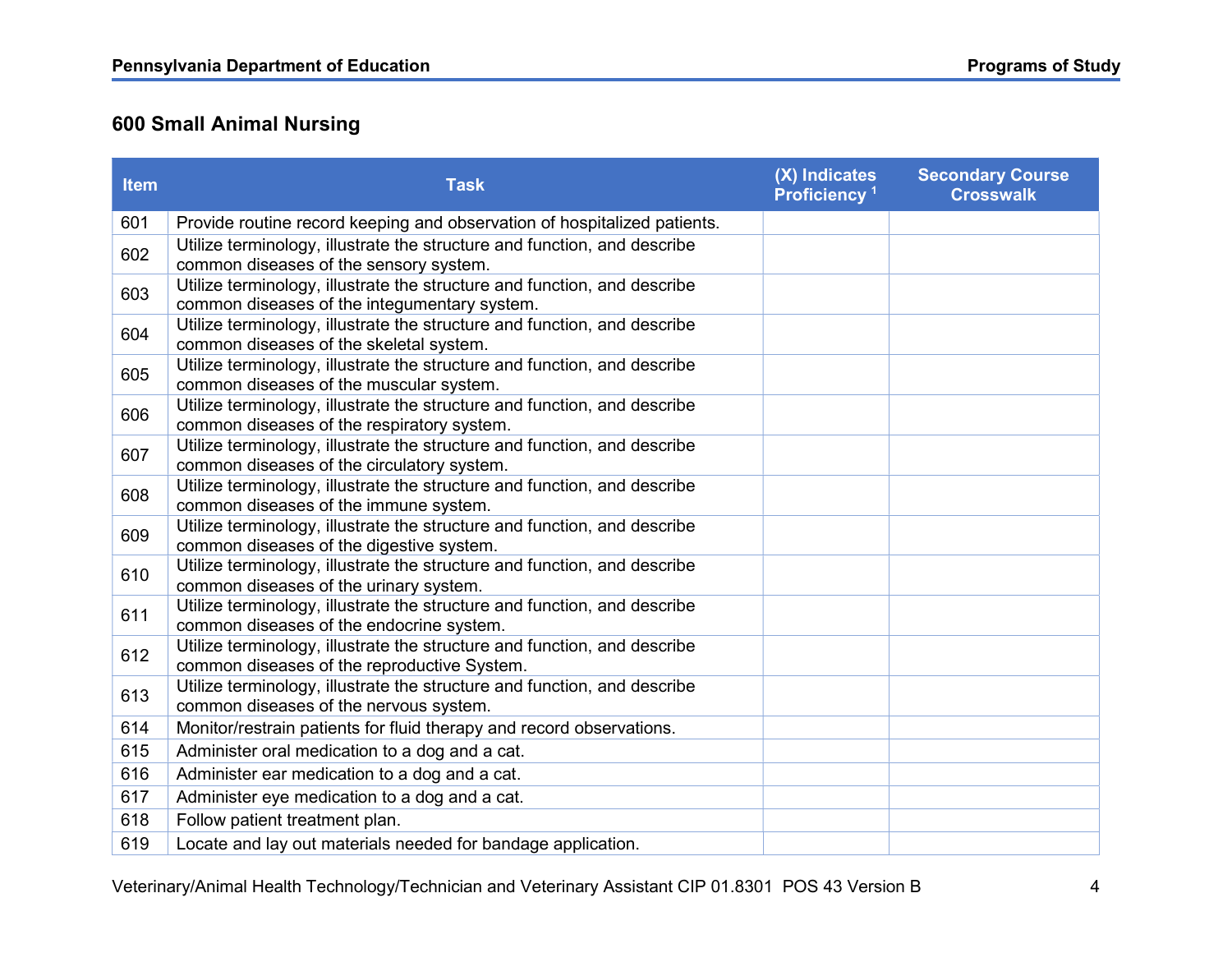| 620 | Select, identify, and use grooming equipment.                            |  |
|-----|--------------------------------------------------------------------------|--|
| 621 | Comb and brush patients.                                                 |  |
| 622 | Clean external ear canals.                                               |  |
| 623 | Trim nails of a patient.                                                 |  |
| 624 | Identify location of and problems associated with anal glands.           |  |
| 625 | Bathe a patient.                                                         |  |
| 626 | Dip a patient.                                                           |  |
| 627 | Prepare food according to treatment plan.                                |  |
| 628 | Clean and disinfect a kennel and cage.                                   |  |
| 629 | Provide care and maintenance of nursing equipment.                       |  |
| 630 | Identify procedures and process of euthanasia and postmortem care.       |  |
| 631 | Evaluate capillary refill time (CRT) and assess normal mucous membranes. |  |

# 700 Surgical Preparation and Assisting

| <b>Item</b> | <b>Task</b>                                                  | (X) Indicates<br>Proficiency <sup>1</sup> | <b>Secondary Course</b><br><b>Crosswalk</b> |
|-------------|--------------------------------------------------------------|-------------------------------------------|---------------------------------------------|
| 701         | Prepare surgical equipment and supplies.                     |                                           |                                             |
| 702         | Sterilize instruments and sanitize supplies.                 |                                           |                                             |
| 703         | Operate and maintain autoclaves.                             |                                           |                                             |
| 704         | Identify common instruments.                                 |                                           |                                             |
| 705         | Identify common suture materials, types, and sizes.          |                                           |                                             |
| 706         | Assist with preparation of patients using aseptic technique. |                                           |                                             |
| 707         | Assist with positioning of surgical patients.                |                                           |                                             |
| 708         | Assist with post-operative patient care.                     |                                           |                                             |
| 709         | Maintain the surgical log.                                   |                                           |                                             |
| 710         | Maintain proper operating room conduct and asepsis.          |                                           |                                             |
| 711         | Perform post-surgical clean up.                              |                                           |                                             |
| 712         | Fold surgical gowns and drapes.                              |                                           |                                             |
| 713         | Maintain operating room sanitation<br>and care.              |                                           |                                             |
| 714         | Clean and maintain surgical instruments.                     |                                           |                                             |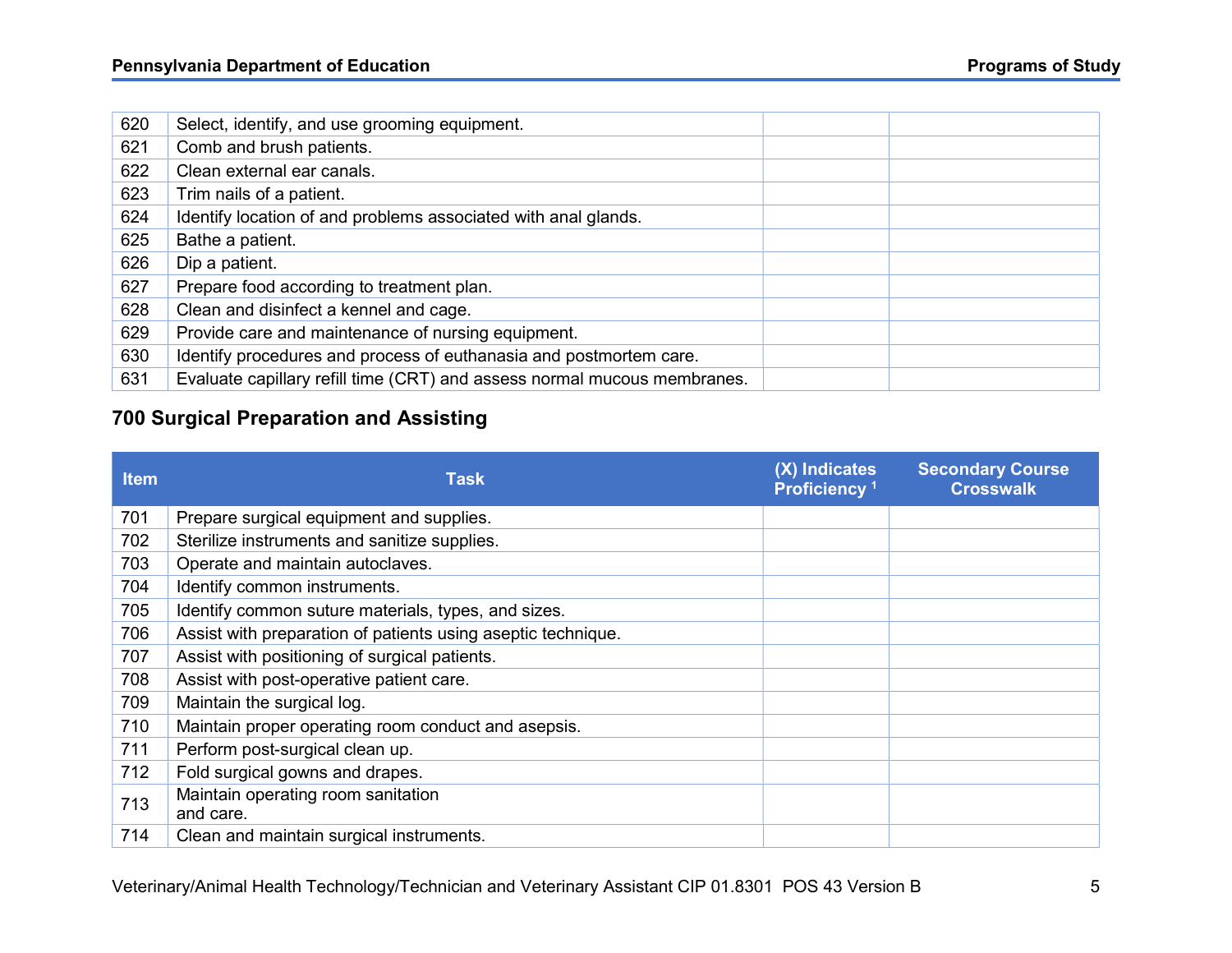# 800 Laboratory Procedures

| <b>Item</b> | <b>Task</b>                                                          | (X) Indicates<br>Proficiency <sup>1</sup> | <b>Secondary Course</b><br><b>Crosswalk</b> |
|-------------|----------------------------------------------------------------------|-------------------------------------------|---------------------------------------------|
| 801         | Collect voided urine samples.                                        |                                           |                                             |
| 802         | Determine physical properties of urine, including color and clarity. |                                           |                                             |
| 803         | Prepare urine sediment for microscopic examination.                  |                                           |                                             |
| 804         | Identify common blood tubes used in veterinary medicine.             |                                           |                                             |
| 805         | Prepare supplies for blood collection.                               |                                           |                                             |
| 806         | Set up a packed cell volume (PCV).                                   |                                           |                                             |
| 807         | Set up a sample using a refractometer.                               |                                           |                                             |
| 808         | Assist in preparation of specimen staining techniques.               |                                           |                                             |
| 809         | Collect voided fecal samples for examination.                        |                                           |                                             |
| 810         | Prepare a fecal direct smear for analysis.                           |                                           |                                             |
| 811         | Prepare a fecal flotation for analysis.                              |                                           |                                             |
| 812         | Prepare a fecal centrifugation for analysis.                         |                                           |                                             |
| 813         | Identify external parasites, e.g., mites, lice, fleas, ticks.        |                                           |                                             |
| 814         | Assist with necropsy procedures.                                     |                                           |                                             |
| 815         | Identify the state-level requirements for rabies suspects.           |                                           |                                             |
| 816         | Handle disposal of deceased animals.                                 |                                           |                                             |